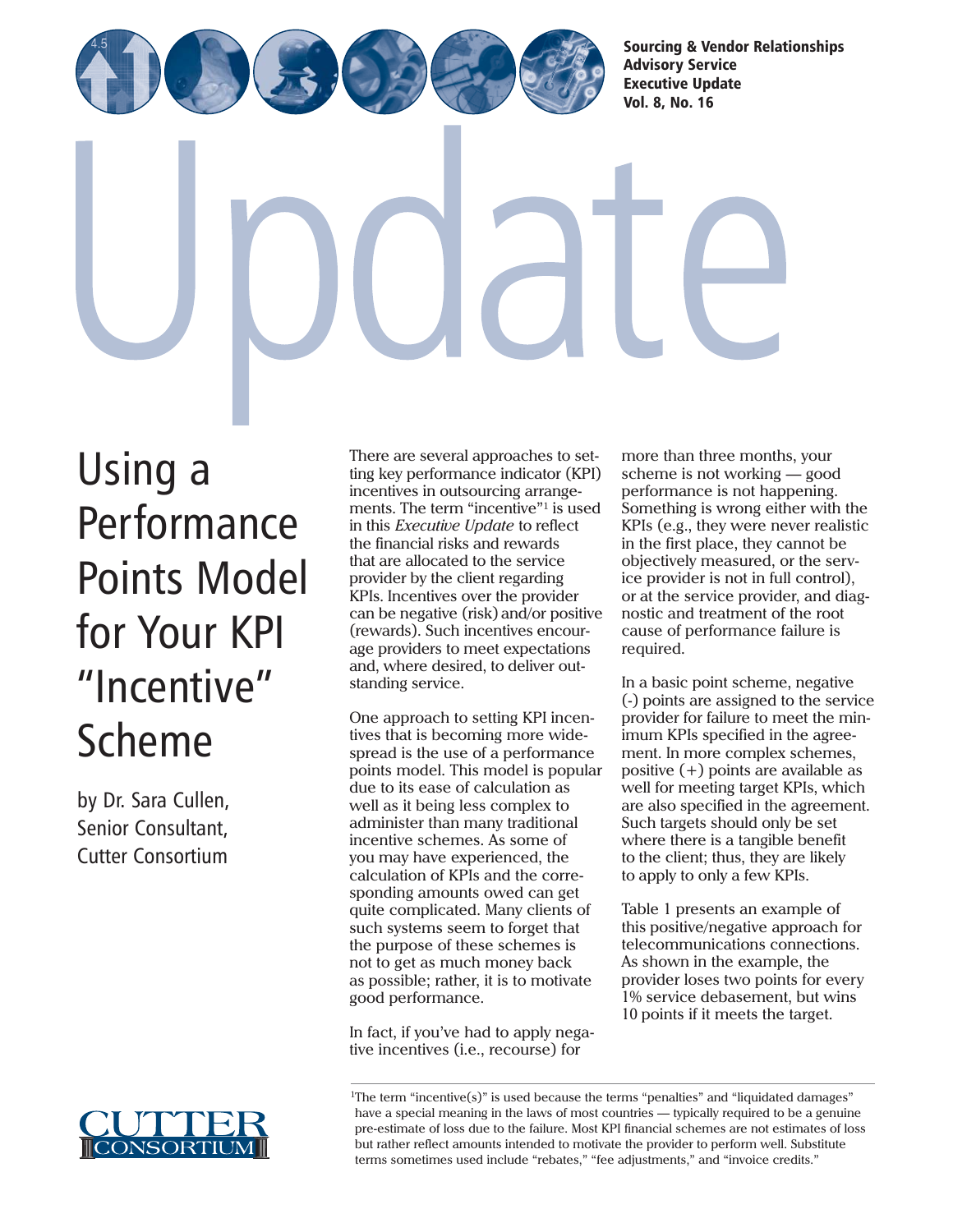|             |                                                                                |                                                                                  | <b>Calculation</b> |                                                                                                       |                           | <b>Performance Points</b>                                     |                      |
|-------------|--------------------------------------------------------------------------------|----------------------------------------------------------------------------------|--------------------|-------------------------------------------------------------------------------------------------------|---------------------------|---------------------------------------------------------------|----------------------|
| <b>KPI</b>  | <b>Minimum</b><br><b>Standard</b>                                              | Target                                                                           | <b>Frequency</b>   | Formula                                                                                               | <b>Source</b><br>Data     | <b>Failure to Meet</b><br><b>Minimum Standard</b>             | <b>Target</b><br>Met |
| Connections | 95% of<br>authorized<br>services<br>connected<br>within 1<br>business<br>day   | $100\%$ of<br>authorized<br>services<br>connected<br>within 1<br>business<br>day | Monthly            | # authorized<br>services<br>connected<br>within 1<br>business<br>$day/H$ of<br>connection<br>requests | Connection<br>request log | -2 points for<br>every 1%<br>below the<br>minimum<br>standard | $+10$<br>points      |
|             | 100% of<br>authorized<br>services<br>connected<br>within 2<br>business<br>days |                                                                                  |                    | # authorized<br>services<br>connected<br>within 2<br>business<br>days/# of<br>connection<br>requests  |                           |                                                               |                      |

**Table 1 — A Positive (+)/Negative (-) Performance Points Example**

**Table 2 — An Order Delivery Performance Points Example**

|                  |                                                                                          |           | <b>Calculation</b>                                 |                       |                                                                                                                               |
|------------------|------------------------------------------------------------------------------------------|-----------|----------------------------------------------------|-----------------------|-------------------------------------------------------------------------------------------------------------------------------|
| <b>KPI</b>       | <b>Minimum</b><br><b>Standard</b>                                                        | Frequency | Formula                                            | <b>Source</b><br>Data | <b>Performance Points</b><br>for Failure to Meet<br><b>Minimum Standard</b>                                                   |
| Delivery<br>days | 10 business<br>days from<br>order date<br>to being<br>delivered at<br>the Client<br>site | Monthly   | Delivery<br>$days =$ delivery<br>date - order date | Order<br>system       | 10 points for every<br>business day late<br>or portion thereof<br>per order equal to<br>or greater than<br><b>US \$50,000</b> |
|                  |                                                                                          |           |                                                    |                       | 5 points for every<br>business day late<br>or portion thereof<br>per order under<br>US \$50,000                               |

In this method, the points are typically set to reflect the commensurate business impact of KPI performance. Table 2 shows an example of this within a delivery time KPI (recourse only).

Each performance point has an agreed dollar value specified in the contract (typically the SLA). At balance day, the points are tallied and the amount owed is calculated.

The benefit of this approach is that the balance date does not necessarily have to be every month. Rather, it is more commonly once every four, six, or 12 months. In this spirit, the organizations allow the service provider to "clawback"

negative points if subsequent performance is above the minimum KPI threshold or meets the target.

This avoids the paper war often associated with monthly recourse schemes. In a traditional arrangement, the service provider invoices for the work in a particular month, but the KPI performance report for that month comes in after the invoice has been raised. After receiving the KPI report, the client typically raises an invoice credit based on its determination of the amounts owed due to failure to meet KPIs. More often than not, the service provider does not agree with the calculation and raises a

credit adjustment. This can go on every month!

By its very nature, a recourse scheme that allows this sets the scene for disputes. Once the service provider raises an invoice, the revenue is booked on its accounts — and it wants that money. Once the client raises an invoice credit, its costs have been reduced on its accounts — and it wants that money. To avoid costly disputes, it's best to keep the KPI incentive scheme "off the books" with only a periodic tallying up. Consistent contract outcomes not cash back — is what the smart client wants.